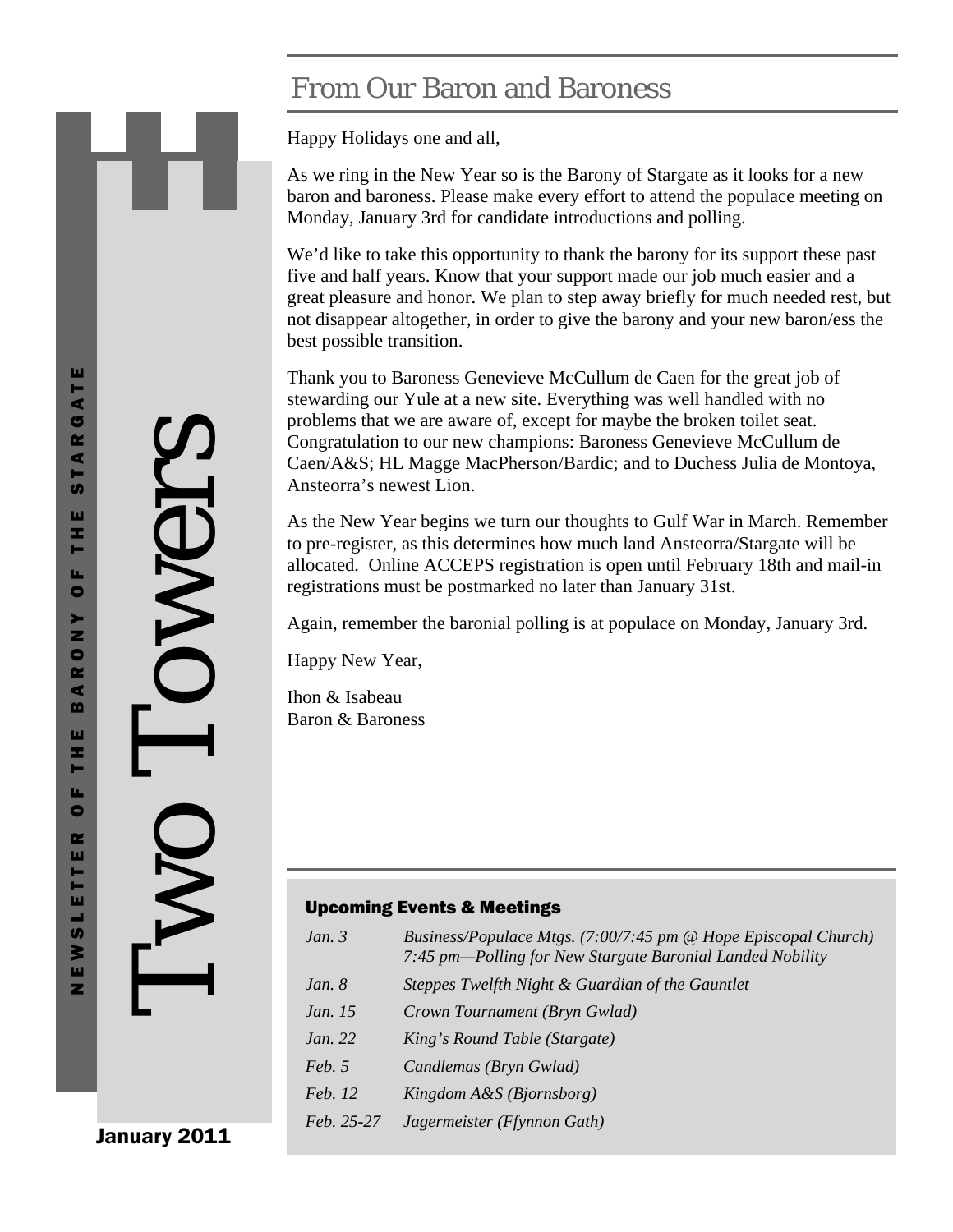# From Our Seneschal

Greetings to the Populace of Stargate and all good neighbors near and far!

Happy New Year! I hope everyone had a happy holiday season and is ready for all that 2011 will bring with it. We have a very active calendar ahead of us in Stargate, and like you, I am eager to see the people of Stargate come together to make our barony a shining example for the kingdom over this next year.

To start, we have two pairs of baronial candidates to consider as the successors to Their Excellencies Ihon and Isabeau. Please give the candidates your full consideration and let the Crown know what you think about them and the direction you would like to see the barony take. Baroness Cristyanna will be overseeing the polling process. Please feel free to contact her if you have any questions or concerns about the selection process.

This month, Stargate will be hosting King's Round Table. Baroness Isabeau will be stewarding the event. While there isn't a lot of coordination to be done for this event, please be sure to offer any help you can to Her Excellency. Please also consider offering crash space to friends who will be coming from out of town. This is a free event, but with travel and lodging costs, it can still have an economic impact on folks. Please consider helping out where you can.

I hope everyone is able to attend Gulf Wars this year. Now is the time to get your registrations in and start making sure your camp equipment is in good working order. Remember, online registration ends on February 18, 2011. Keep an eye on email lists and future *Two Towers* for camp registration information if you are planning to camp with Stargate. Once I know who the regional and camp land coordinators are, I will pass along that information.

Looking ahead on the calendar, Stargate is hosting the Joint Baronial event in April. We are still in need of an autocrat for the event. Loch Soilleir will again be coordinating feast for the event. If you are interested in autocratting please submit a bid. If you need assistance in preparing a bid, please contact either Their Excellencies or me. This event will be the investiture of our new baron and baroness, and there is also a Laurel Circle on the schedule. Let's all make sure we put our best effort into this event!

In Service,

HL Alden Drake Stargate Seneschal

## STARGATE WANTS YOU!!!

For those individuals who wish to serve the Barony, we have the following positions open.

- **Exchequer**
- **Minister of Arts & Sciences**
- **Knight Marshal**
- **Youth Rapier Marshal**

Holding an office is a great way to become involved and meet your fellow Stargaters. Eligible applicants must have enthusiasm and a wish to learn and carryout their new office.

Please send your application to the new Stargate Seneschal, HL Alden Drake at stargate DOT seneschal AT gmail DOT com, the corresponding Regional officer and B&B. You can also contact HL Alden for more information on these positions.

**Please submit your application ASAP.**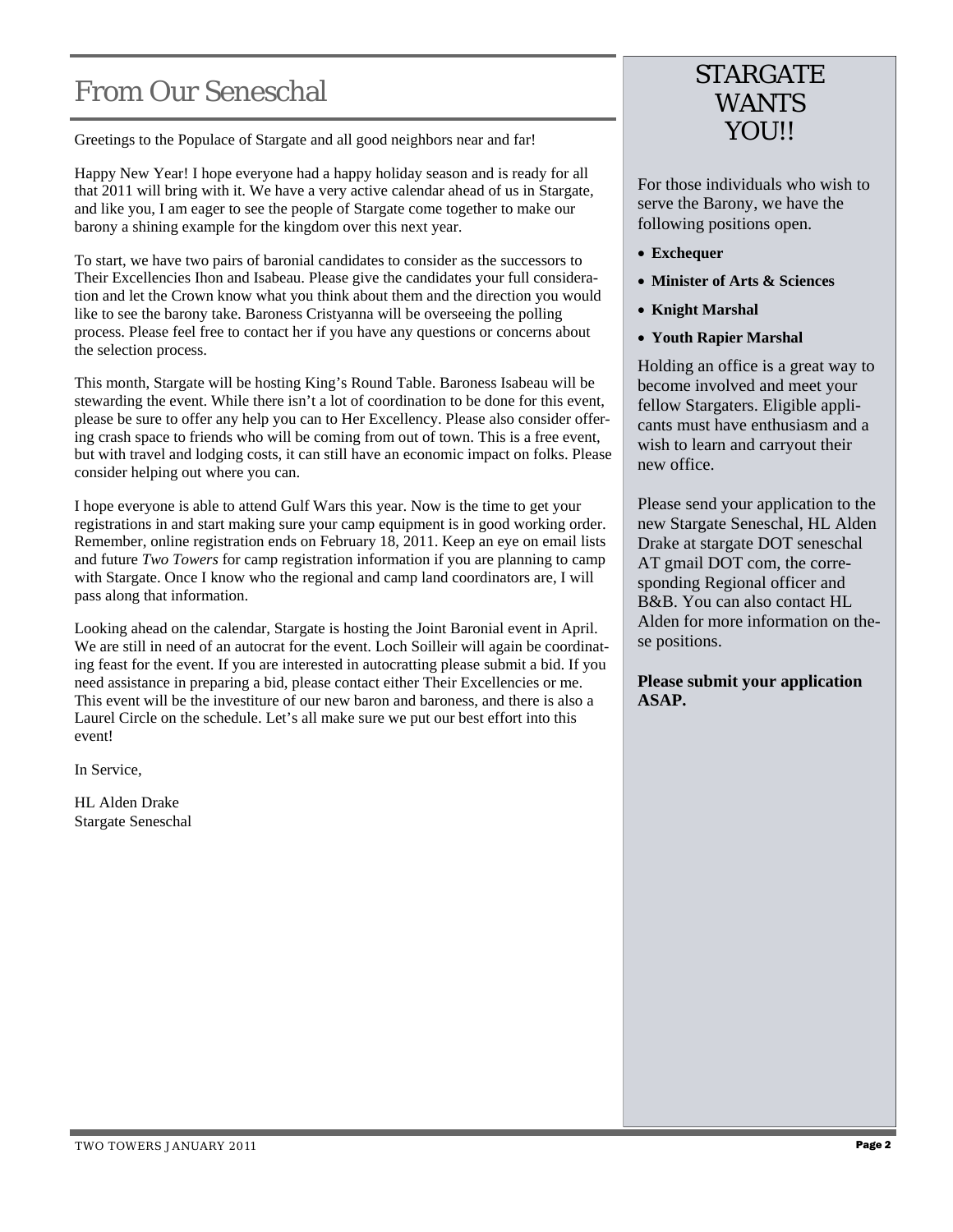## From Our Exchequer

Coastal Regional Exchequer is accepting applications for Stargate Exchequer until January 15th. Please send your application to Coastal Exchequer,

Stargate Seneschal, and Their Excellencies. If you have questions about the job, please don't hesitate to ask!

Lady Brenna MacDonald Stargate Exchequer

# From the Outgoing Minister of Children

As announced at the December populace meeting, I am stepping down as MOC for the barony. If you are interested in submitting an application, please be sure to copy Lady Cait O'Hara, Kingdom MOC(moc@senescha;.ansteorra.org) as well as Their Excellencies and HL Alden. Once approved, you will need to go through the required background check, which is handled through the kingdom and the corporate office (the kingdom puts you on the list and the corporation runs the background check and sends the letter advising approval).

I would like to thank Lord Germanicus de Atlan for conducting a fun and informative session on youth boffer at Stargate Yule, and Lord Askell and his young fighters for providing role models and demonstrations.

I would also like to thank Baroness Genevieve for her donation of paints, HL Caitlin nan Cnoc Airgead for various donations (book and supplies) and HE Gwen McIver for donations of books, bubbles and puzzles.

A heartfelt thank you to all those kindly individuals who have helped me schlepp all my bags and boxes to and from the car, especially Ciarnait and Leofwine, and my lord, Fenris of Twycross (who has been telling me for YEARS that I bring too much stuff, but continues to help me load and carry it). Also thanks to Lady Valeria and Mistress Hillary for feedback and good advice.

I would be happy to assist anyone interested in taking over the office, but other activities are taking up more of my time. Fenris also reminds me frequently that I have a lot of supplies and "stuff" that can be donated to the office, and I never did get around to checking out the stuff in the baronial storage area.

Thank you also to the children who have been participating in activities. I hope you have had fun, and also had an opportunity to learn something new or interesting.

Your servant,

Fedelm ni Uidhir Stargate Minister of Children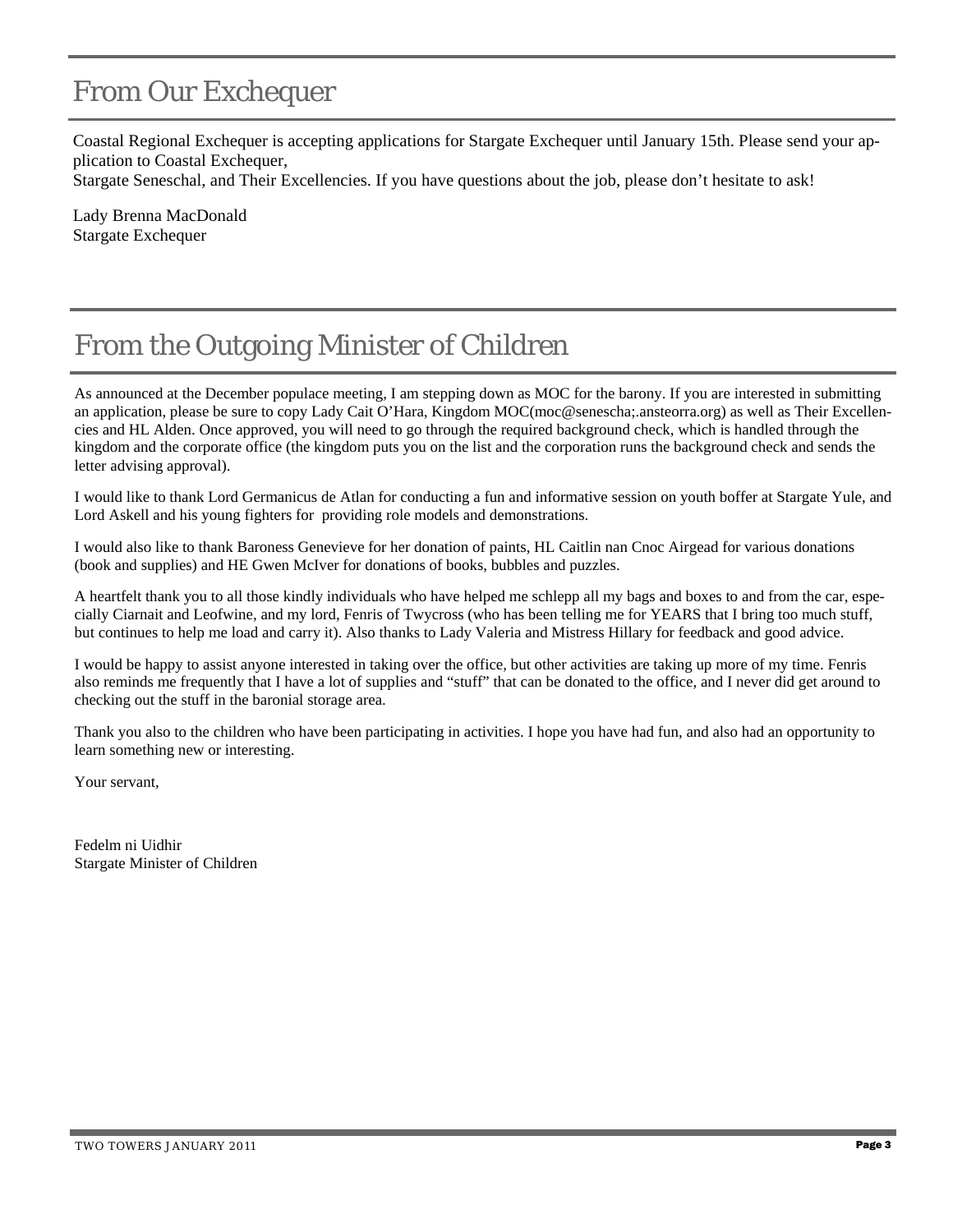# From the Coastal Regional Seneschal

#### Greetings to Stargate:

This is a reminder that the polling for the new Stargate Baronial Landed Nobility is Monday, January 3, 2011 at the Stargate populace meeting, which begins at 7:45pm. Find more polling details as well as candidate letters and the polling form example at the Stargate website--http://stargate.ansteorra.org/BandB\_selection.shtml.

Also, Their Royal Majesties encourage all commentary from the populace. Any commentary about the baronial candidates can be emailed directly to the Crown at crown@ansteorra.org. Please do not send any commentary to the Kingdom, Regional, or local Seneschals.

Thank you,

Cristyana Lambrecht Coastal Regional Seneschal

# Timeline for Stargate Baronial Polling and Selection

The following timeline is for the selection of the next Baron and Baroness of Stargate.

- **Monday, December 6, 2010:** At Stargate's populace meeting, informational discussion on the polling process and encourage candidates to submit letters of intent by December 22, 2010. Polling date (January 3, 2011) is announced in Stargate regular populace meeting.
- **Wednesday, December 22, 2010:** This is the deadline to declare baronial candidate status—no new entrants are allowed after this date. Final letters of intent by baronial candidates are due to the Crown by email (Crown@ansteorra.org). Brief, singlepage candidate letters with full contact information for publishing in Two Towers and to Stargate website are due to Regional Seneschal by email (coastal@seneschal.ansteorra.org).
- **Monday, December 27, 2010:** The final opinion poll form with candidate names is posted to the baronial website and notice sent to group's email list. Brief, single-page candidate letters with full contact information are also posted to the website.
- **Friday, December 31, 2010:** The January edition of the baronial newsletter is posted online. It includes the final opinion poll form with the names and candidate letters of the baronial candidates, the same as found on the baronial website.
- **Monday, January 3, 2011:** Polling Day. Polling occurs during the regular populace meeting, 7:45 pm at Hope Episcopal Church, 1613 W 43rd St, Houston, Texas. The Kingdom or Regional Seneschal or the designee of the Kingdom will be there to conduct the polling. Per the Crown's will, each set of candidates will be allowed 5 minutes to address the populace before the polling begins.
- **Monday, January 10, 2011**: All mail-in opinion polls are due by regular mail to the Regional Seneschal or designee. All email with commentary about the baronial candidates is due to the Crown (Crown@ansteorra.org).
- **Saturday, January 22, 2011 (King's Round Table):** All baronial candidates meet one-on-one with the Crown at a designated event.
- **February 2011:** The Crown announces their final decision.
- **Saturday, April 9, 2011 (Stargate Baronial):** Investiture of new Baron and Baroness.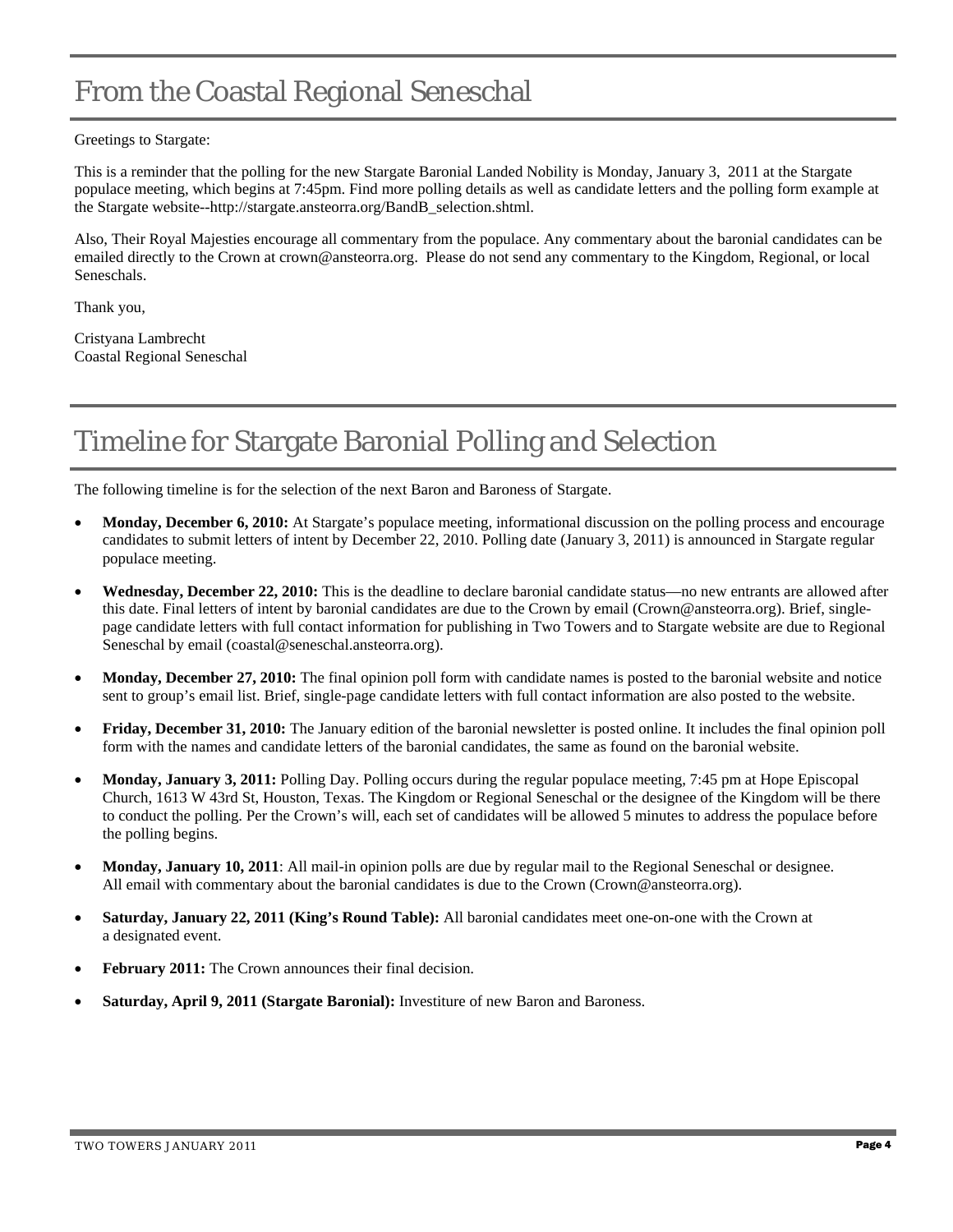# Selection of the New Stargate Baronial Landed Nobility

## **Rules for Baronial Candidates:**

Kingdom Law Article III, Section 3, Subsection 1: Territorial Barons and Baronesses addresses the eligibility requirements and duties (http://seneschal.ansteorra.org/forms/Kingdom\_Law\_2010\_11\_6.pdf).

Landed nobles must be paid members of the SCA with access to the Black Star (Kingdom newsletter).

Landed nobles cannot hold the office of seneschal or treasurer at any level in the SCA during their term as landed Baron and Baroness.

Final letters of intent by baronial candidates were due to the Crown by email (Crown@ansteorra.org) on Wednesday, December 22, 2010.

Candidates' Letters of Intent should minimally address the following items:

- 1. Where do you see the Barony in 5 years?
- 2. What is your mission statement for your time as Baron and Baroness?
- 3. What five things will you do to promote your vision?
- 4. What five things will you do to promote unity within the Barony?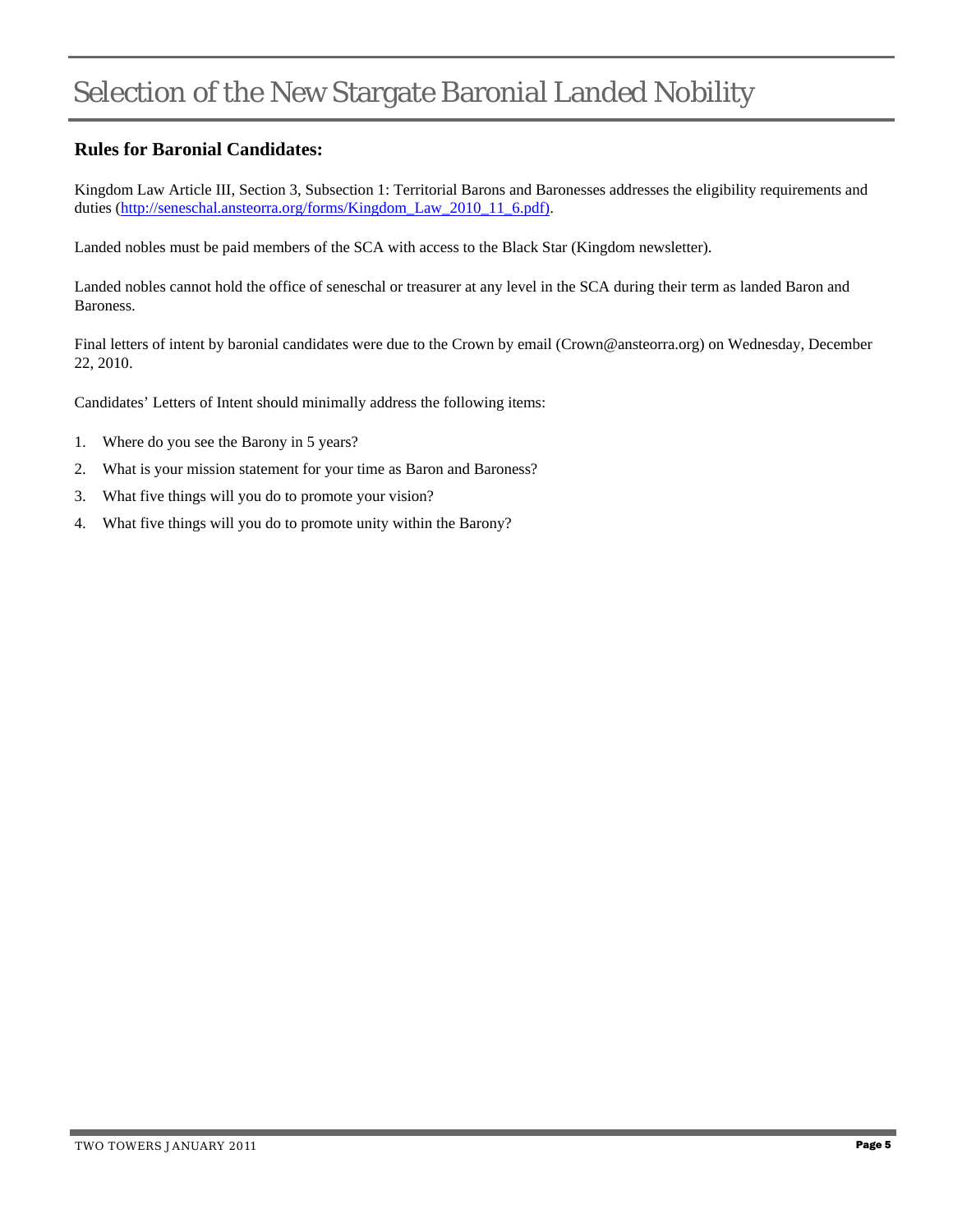## Baronial Candidates

## **Candidate Letter - Herr Dietrich Strobelbart and Her Excellency Gwendolen McIver**

Unto the Coastal Regional Seneschal and the Populace of the Barony of the Stargate do we, Herr Dietrich Strobelbart and Her Excellency Gwendolen McIver, send greetings.

With this missive we wish to make clear our intent to be considered for the Noble position of Baron and Baroness of the Barony of the Stargate.

Herr Dietrich has been a member of the SCA since 2005. He served the Barony of the Stargate as it's Local Herald. For his service to the Barony he received an Award of Arms. He was further honored for his service when he was inducted into the Sodality of the Sentinels of the Stargate. He continued to serve the Kingdom as Coastal Regional Herald, for which service he was awarded a Sable Crane. He has been an Event Steward and a Feast Steward. Most recently he was Feast Steward for Gate's Edge's Celtic Harvest fall event. In his mundane life Steve has held many positions of responsibility, including supervisory and management positions, in both paid and voluntary organizations.

HE Gwendolen has been in the SCA since about 1984. In that time, she has held just about every office as a Warranted, Acting, or Deputy Officer, excepting only the Office of Exchequer. She has been awarded an Award of Arms, Sable Comet (Shire of Bonwicke), Order des Cotes Anciennes, (Eldern Hills), Western Cross (Bonwicke), Russian Thistle (al-Baran, Outlands), Sodality of the Sentinels of the Stargate, Sable Crane, Sable Thistle (Costuming), Argent Hart (Outlands), and Stag's Heart (Outlands). She has been granted the Star of Merit, Iris of Merit, and Flower of the Outlands. She received her Court Barony from the Kingdom of the Outlands. She has also received, for her diligence on Retinue in the Outlands, four Queen's Cyphers from four different Queens of the Outlands. She was also on Retinue for Hakon and Anna, Founding Baron and Baroness of Bonwicke. In her mundane life, Paulette is a housewife and Sole Proprietor of her own Embroidery business.

We would like to see a return to more ceremonious courtesy paid and respect given where it is due in order to enhance the Medieval atmosphere we feel has been slipping away. We will pay respect to the Crown and anywhere else it is due. We will actively and publicly reward courteous role play with real and valued praise and largess. We would both like to become Warranted Marshals in Chivalric, Rapier, and Archery to free up others so that they can Play. We want to remind everyone that this is their Barony and restore their pride in the oldest Barony in the Kingdom of Ansteorra.

We love our Barony and our Kingdom and we want to show it the best way we know how. We want to show our pride in the Barony of the Stargate and the Kingdom of Ansteorra, by leading by example as the Baron and Baroness of the Stargate!

Our contact information is:

Home Phone: 832-295-3763 dietrich.strobelbart@yahoo.com gwendolenmciver@yahoo.com

Thank you for your time and consideration,

Herr Dietrich and HE Gwendolen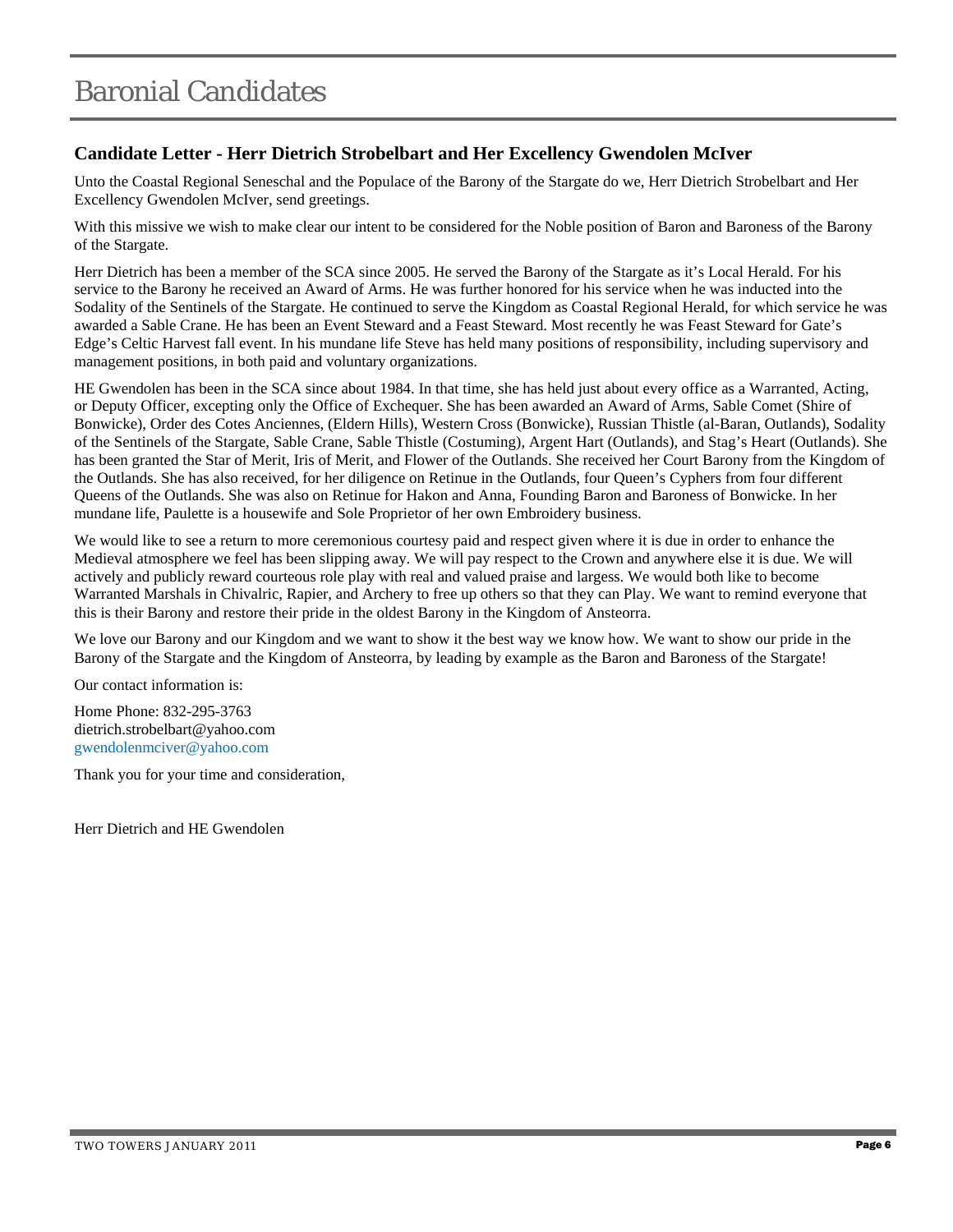## Baronial Candidates

### **Candidate Letter - Master Robert MacPharland and Baroness Simone Valery la Rousse**

Unto the populace of the Stargate do Master Robert MacPharland and Baroness Simone Valery la Rousse send warmest greetings at this Holiday Season. Please accept this letter as an indication of our willingness to become Baron and Baroness of the Stargate.

Robert attended his first SCA event in 1975 and has been playing steadily since 1981. He has received many awards during that time for many things, including prowess on the fighting fields and service to his Kingdom. He has held numerous offices from the local through the society level over the years. Robert also travels. A LOT. If you have ever been to a Kingdom event in the past 30 years or so, chances are you saw Robert there. Additionally, he has attended all of the Gulf Wars events, 22 straight Pennsics, a couple of Estrellas, some Panhandle Skirmishes and numerous KWARs. He looks forward to adding Lilies to that list as well. Robert is a well-known ambassador for the Kingdom of Ansteorra throughout a great part of the Knowne World.

Simone found the SCA at the Texas Renaissance Festival in Plantersville in 1993 and started playing with the then-canton of Gate's Edge in 1994. She has held offices at the local, regional and kingdom levels. She, too, has received awards for her fighting and her service, and for her skills in the arts. Since meeting up with Robert, Simone has taken to traveling as well — racking up 13 Gulf Wars, 7 Pennsics, several KWARs and a Panhandle Skirmish of her own. Together we make a pretty good team. As Robert is fond of saying, Simone provides the brains (planning and organizing) and Robert drives long distances and carries heavy boxes.

As Baron and Baroness of Stargate, we feel that our mission would be to embrace the glories of Stargate's past and aid its people in adding to that proud legacy. To accomplish this mission we would:

- re-establish a central fighter practice actually within the Barony to promote and improve our martial community.
- continue to encourage and support current arts activities (such as 4th Sunday in the park).
- encourage populace members to venture out into Regional and Kingdom offices.
- promote more off calendar get togethers with neighboring groups to increase community interaction and provide opportunities for all to add to their SCA experience.
- provide as much encouragement and assistance as possible to get more members of the Barony interacting with the rest of the Kingdom.

In an effort to promote unity within the Barony we would seek to:

- make sure the standard of hospitality set by Baroness Lissa is maintained (see Legacy above).
- make ourselves available to the populace to assist them in all their SCA endeavors, whether it be finding the right help on a project, locating a particular project item, or providing a sounding board for an idea.
- be present at as many functions as possible and be that central gathering point for the populace.
- encourage group travel. In our eyes the trials and tribulations of the journey are half the story.
- engage past territorials and peers to actively encourage, teach, train and sometimes just to be there to supply a strong link to our shared past: Baronial, Kingdom and Society.

We look forward to being able to add our individual strengths and talents to those of the populace to help this Barony continue to grow and prosper within our fine Kingdom, and to spread its fame throughout the Knowne World. If, however, we are not selected at this time we will continue to support our Barony in whatever ways we are needed.

Yours in Service,

Robert and Simone

Master Robert MacPharland dbw000@yahoo.com 832/457-8589 - cell Baroness Simone Valery la Rousse simonevalery@yahoo.com 713/907-8943 - cell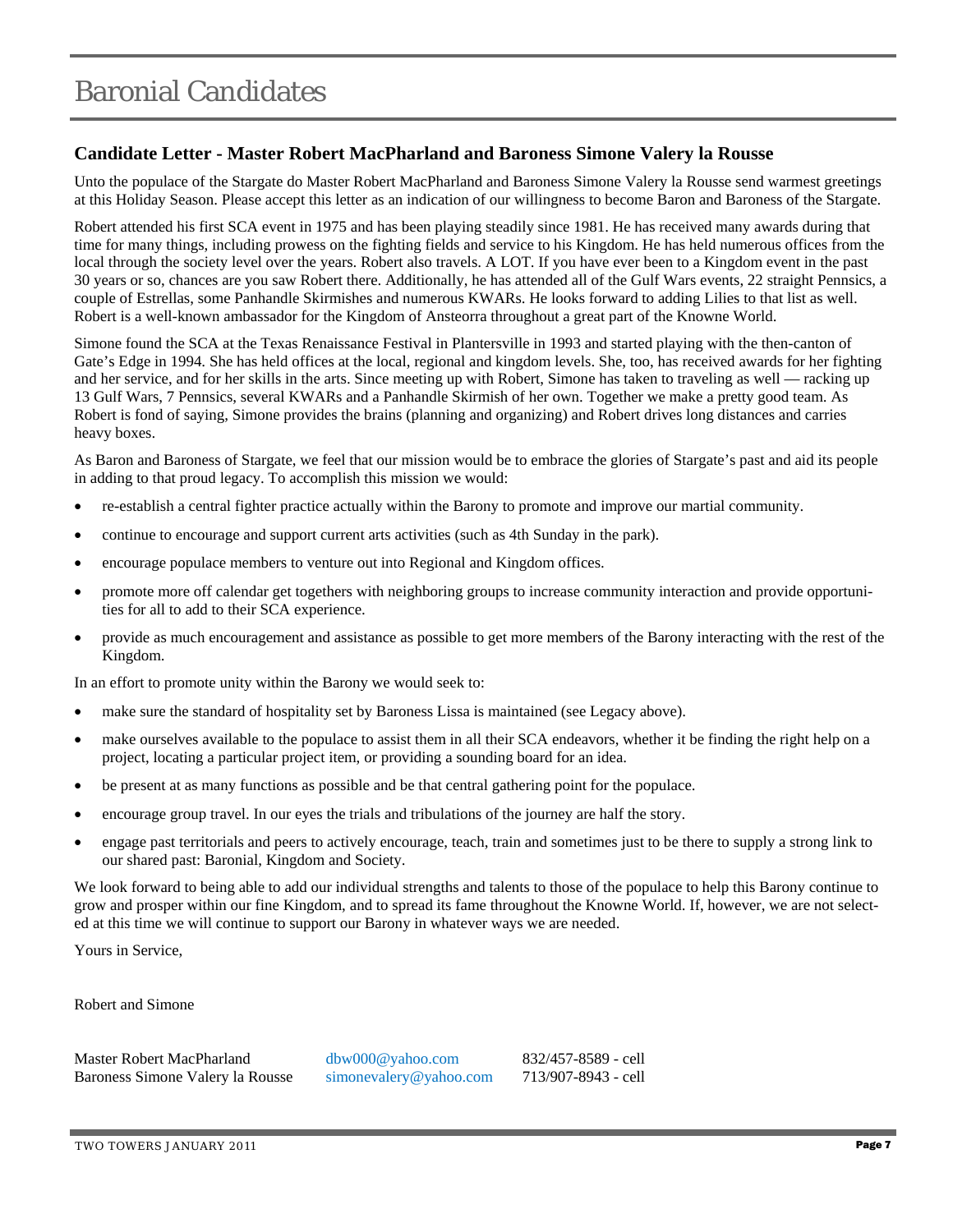## **POLLING THE BARONY**

**Polling Day will be January 3, 2011.** Polling will occur during the regular populace meeting, 7:45 pm at Hope Episcopal Church, 1613 W 43rd St, Houston, Texas. The Kingdom or Regional Seneschal or the designee of the Kingdom will be there to conduct the polling. Per the Crown's will, each set of candidates will be allowed 5 minutes to address the populace before the polling begins.

### **Polling Clarifications**

Baronial pollings are not a democratic vote and do not necessarily determine who will be chosen for a position. Rather, pollings provide a way for the Crown to hear and consider the opinions of the populace on the matter of Baronial succession. The Crown considers many factors when choosing new landed nobility, including the results of the polling.

#### **Candidate Discussion**

Try to avoid candidate discussion on email lists. If you have questions for the baronial candidates, contact them directly by email, not on a list, or talk to them in person.

#### **Candidate Meetings**

If baronial candidates have an overwhelming reason not to be available to meet with the Crown at the designated event on Saturday, January 22, 2011, they must contact the Crown and request another date and time by January 5, 2011 .

### **Where to send commentary**

The opinion poll form does not include space for written commentary, so any commentary about the baronial candidates should be emailed directly to the Crown at crown@ansteorra.org. Do not send commentary to the Kingdom or Regional Seneschal.

### **Who can fill out an opinion poll form?**

Everyone: member and non-members, residents of the barony and non-residents. If you are a member, bring your membership card with you to the polling on January 3, 2011.

#### **Mail-in opinion poll forms**

Mail-in opinion poll forms will be accepted only if they are filled out completely, signed, and accompanied by a letter explaining the dire and pressing issue that prevented the author from attending the physical polling on Monday, January 3, 2011. Mail-in opinion poll forms should be mailed directly to the Regional Seneschal at the address listed in the Black Star.

#### **Results of the polling**

The results of the baronial polling will not be made public. This is the norm for opinion polls conducted in Ansteorra. The results of the polling will be known only by the Kingdom Seneschal, the Crown, and the Coronet. The results will not be shared with anyone else: not the candidates, not the current local landed nobility, not the populace, no one. If anyone hints that they know the numbers, they are not from this plane of existence.

Please understand that the poll is a measure of your opinions, not a democratic vote. The Crown alone makes the decision, in consultation with their Heirs if applicable.

### **CONTACT INFORMATION**

If anyone has any questions, contact Baroness Cristyana Lambrecht directly at coastal AT seneschal DOT ansteorra DOT org or see additional contact information in the Black Star for the Coastal Seneschal.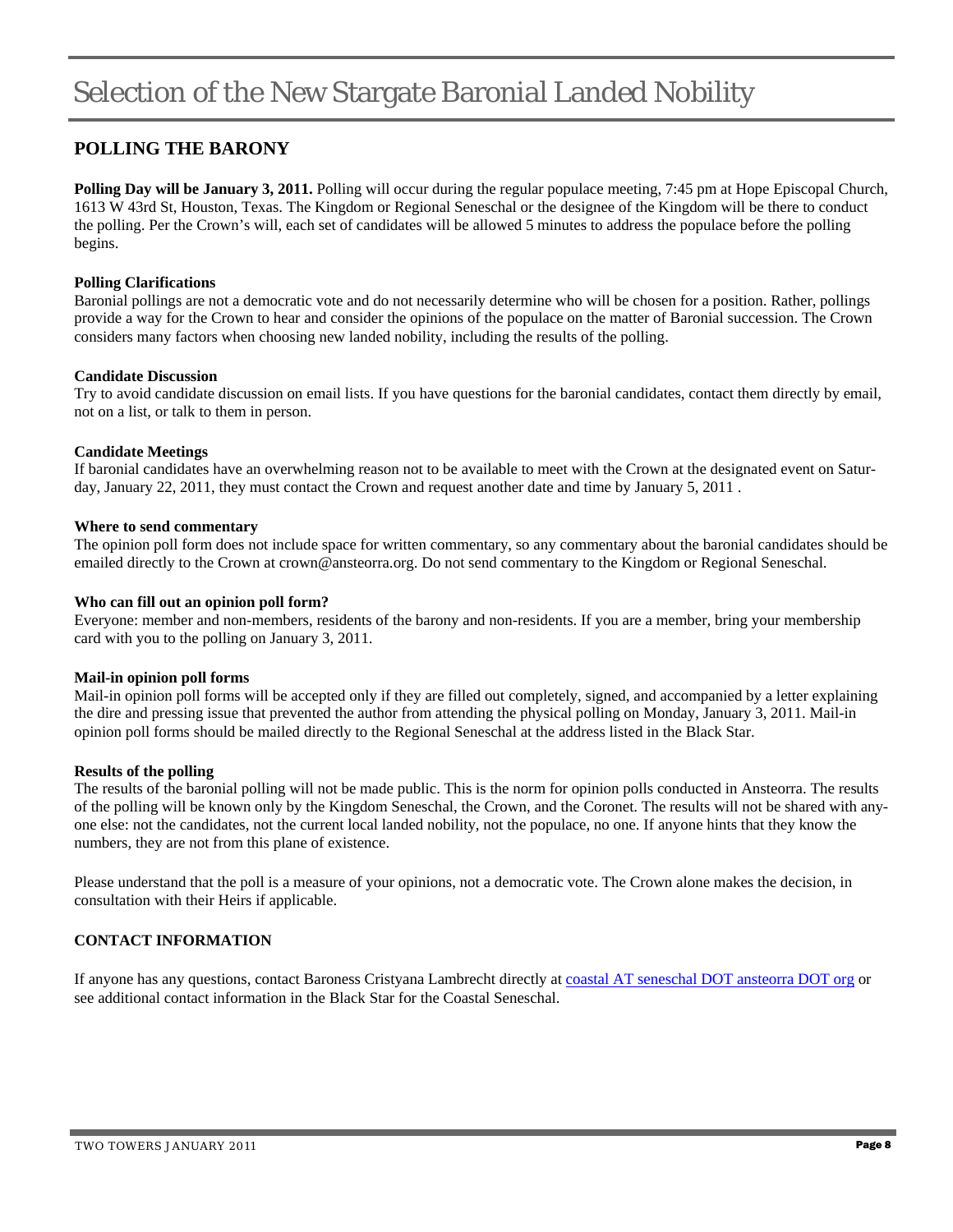## **Polling form**

#### **Opinion Polling: Barony of Stargate Landed Nobility**

Results of this opinion poll will be shared only with the Kingdom Seneschal and the Crown. The results of this baronial opinion poll will not be made public. This is the norm for opinion polls conducted in Ansteorra. Please understand that this poll is a measure of your opinions, not a "vote." The Crown alone makes the decision.

The following candidates have declared their intent to run for the position of landed nobility of the Barony of the Stargate. Please rank each couple or candidate in order with 1 being your **first** choice. Remember that the final decision rests with Their Majesties.

#### Rank (with 1 being your first choice)

| Herr Dietrich Strobelbart and Baroness Gwendolen McIver        |  |
|----------------------------------------------------------------|--|
| Master Robert MacPharland and Baroness Simone Valery la Rousse |  |

| Please enter your information below.                        |  |  |  |
|-------------------------------------------------------------|--|--|--|
|                                                             |  |  |  |
| (If you are not an SCA member, please use the yellow form.) |  |  |  |
|                                                             |  |  |  |
|                                                             |  |  |  |
|                                                             |  |  |  |
|                                                             |  |  |  |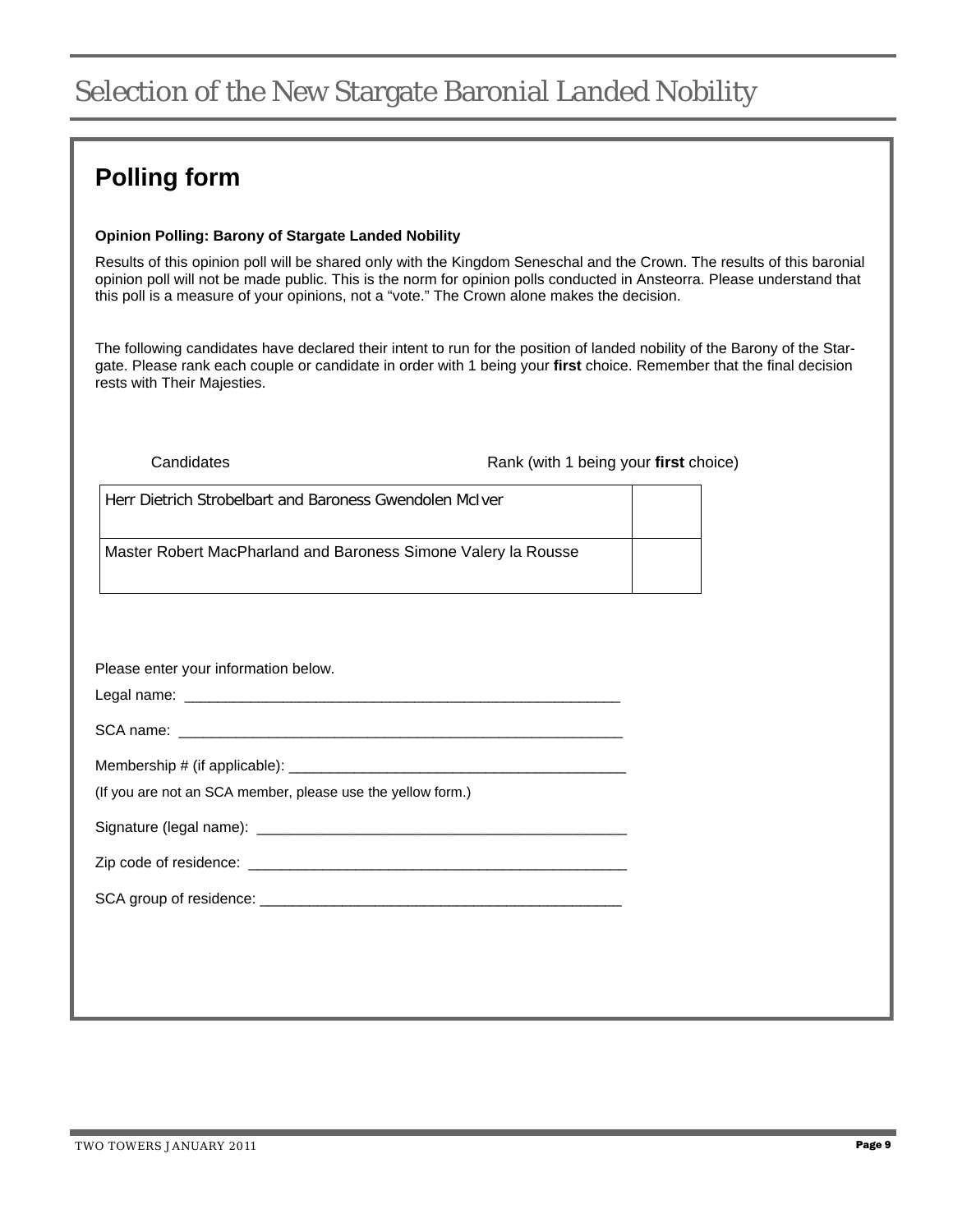# Upcoming Events

| What:                                                     | Steppes Twelfth Night & Guardian of the Gauntlet                                                                                                                                                                                               |  |  |  |  |
|-----------------------------------------------------------|------------------------------------------------------------------------------------------------------------------------------------------------------------------------------------------------------------------------------------------------|--|--|--|--|
| When:                                                     | January 8, 2011                                                                                                                                                                                                                                |  |  |  |  |
| Where:                                                    | Barony of the Steppes (greater Dallas area, TX)<br>at Texas Freshwater Fisheries Center, 5550 Fm 2495, Athens, TX 75752                                                                                                                        |  |  |  |  |
|                                                           | What's happening: Activities include Guardian of the Gauntlet (rapier tournament), Tafl Competition, Feast Siege Weapon Tourney, Costume<br>Competition, Table Decorating Competition, Brewing Competition. Laurel circle. Feast is available. |  |  |  |  |
|                                                           | About the site: Indoor facilities available. Site is dry before 5pm, wet in period containers after 5pm. Service animals are welcome with proper<br>documentation; pets are not allowed. No camping.                                           |  |  |  |  |
| For more information:                                     | http://steppes.ansteorra.org/12thnight                                                                                                                                                                                                         |  |  |  |  |
| What:                                                     | Crown Tournament January 2011                                                                                                                                                                                                                  |  |  |  |  |
| When:                                                     | January 14-16, 2011                                                                                                                                                                                                                            |  |  |  |  |
| Where:                                                    | Barony of Bryn Gwlad (Austin, TX)<br>at Castleton, 4378 Coldwater Canyon Rd., Austin, TX 78730                                                                                                                                                 |  |  |  |  |
|                                                           | What's happening: The Heirs to the Crown of Ansteorra will be determined by right of combat (armored/chivalric combat). Chivalric Circle.<br>Food vendors will be on site in lieu of feast.                                                    |  |  |  |  |
|                                                           | About the site: Camping is available. No unsecured pets will be allowed on site. No ground fires. Alcohol is permitted in period containers. Port-<br>able chemical toilets. Potable running water. Hot water showers.                         |  |  |  |  |
| For more information:<br>http://crown2011.dwarfworks.com/ |                                                                                                                                                                                                                                                |  |  |  |  |

What: King's Round Table When: January 22, 2011 Where: Barony of the Stargate (Houston, TX) at Pope John XXIII High School, 1800 West Grand Parkway North, Katy, TX 77449

What's happening: King's Round Table is a set of semi-annual meetings pertaining to the business of running the kingdom. Anyone who is interested in the behind-the-scenes workings of local groups, regions, and the kingdom is encouraged to attend, including those who are officers or are interested in being officers, on the local, regional or kingdom level. Mundane clothing is usually worn by all who attend.

About the site: No site fee. Indoor facilities only. No luncheon or feast will be served; there are plenty of local restaurants. No alcohol permitted. Service animals are welcome with proper documentation; pets are not allowed. No camping.

For more information: http://stargate.ansteorra.org/roundtable2010.shtml

What: Gulf Wars XX When: March 13-20, 2011 Where: Kingdom of Gleann Abhann at King's Arrow Ranch, 26 King's Highway, Lumberton, MS

What's happening: A competition between the Kingdoms of Ansteorra and Trimaris and their allies, hosted by the Kingdom of Gleann Abhann. Most, if not all, activities in the SCA can be found at this huge week-long camping event, including but not limited to archery, melees and tournaments for both armored combat and rapier combat, siege weapons, thrown weapons, live weapons, equestrian activities, hawking, coursing, arts and sciences, dancing, live music, revels, and shopping.

| Deadlines for Pre-registration: | Mail-in, January 31, 2011<br>On-line, February 18, 2011 |  |
|---------------------------------|---------------------------------------------------------|--|
| For more information:           | http://www.gulfwars.org/                                |  |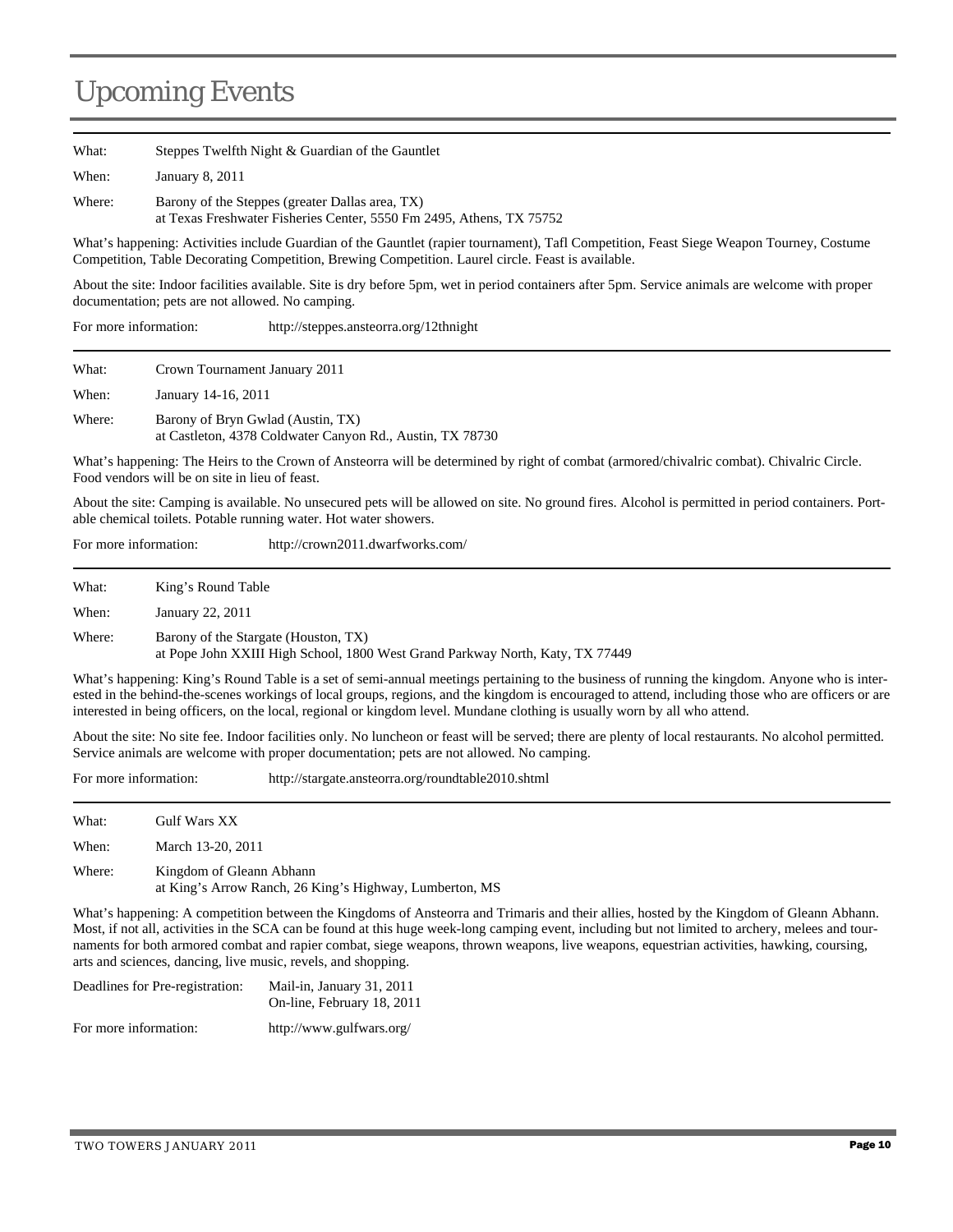| January 2011                                        |                                                                                                                        |                                                                                    |                                            |            |            |                                       |  |  |  |
|-----------------------------------------------------|------------------------------------------------------------------------------------------------------------------------|------------------------------------------------------------------------------------|--------------------------------------------|------------|------------|---------------------------------------|--|--|--|
| <b>SUN</b>                                          | <b>MON</b>                                                                                                             | <b>TUE</b>                                                                         | <b>WED</b>                                 | <b>THU</b> | <b>FRI</b> | <b>SAT</b>                            |  |  |  |
| 26                                                  | 27                                                                                                                     | 28<br>Stargate/Loch Soilleir<br>Chivalric & Rapier<br>Practice 7:30 pm             | 29                                         | 30         | 31         | $\mathbf{1}$<br>New Year's Day        |  |  |  |
| $\overline{2}$<br>Stargate Scribal Guild<br>5:30 pm | 3<br>Stargate Business / Populace<br>Meeting 7:00/7:45 pm<br>Coffee & Dessert w/ Alden<br>& Alessandra (after meeting) | $\overline{4}$<br>Stargate/Loch Soilleir<br>Chivalric & Rapier<br>Practice 7:30 pm | 5                                          | 6          | 7          | 8<br>Steppes Twelfth Night            |  |  |  |
| 9                                                   | 10<br>Madrigal Guild 7:00 pm                                                                                           | 11<br>Stargate/Loch Soilleir<br>Chivalric & Rapier<br>Practice 7:30 pm             | 12<br>West Houston Lunch<br>Bunch 11:30 am | 13         | 14         | 15<br>Crown Tournament<br>Brywn Gwlad |  |  |  |
| 16<br>Stargate Scribal Guild<br>5:30 $pm$           | 17                                                                                                                     | 18<br>Stargate/Loch Soilleir<br>Chivalric & Rapier<br>Practice 7:30 pm             | 19                                         | 20         | 21         | 22<br>King's Round Table<br>Stargate  |  |  |  |
| 23                                                  | 24<br>Madrigal Guild 7:00 pm                                                                                           | 25<br>Stargate/Loch Soilleir<br>Chivalric & Rapier<br>Practice 7:30 pm             | 26                                         | 27         | 28         | 29                                    |  |  |  |

- Jan. 3—Stargate Business and Populace Meeting, 7:00 pm for Business, 7:45 pm for Populace, at Hope Episcopal Church, 1613 W 43rd St., Houston, TX 77018
- Jan. 3— Coffee & Dessert with Alden & Alessandra, after Business/Populace Meeting, at IHOP, 13388 Northwest Fwy (just west of Hollister)
- Every Tuesday night—Stargate/Loch Chivalric & Rapier Practice, 7:30 pm, at Centennial Park, 3219 McLean Rd., Pearland, TX 77584
- Jan. 10 & 24—Madrigal Guild, 7:00 pm to 9:00 pm at the home of HL Mea Passavanti
- Jan. 12—West Houston Lunch Bunch, 11:30 am to 1:00 pm, Lucky Village Chinese Restaurant, 1111 Dairy Ashford St., Houston, TX 77079
- Jan. 2 & 16 —Scribal Guild, 5:30 pm, at Central Market Community Room, 3815 Westheimer Rd., Houston, TX 77027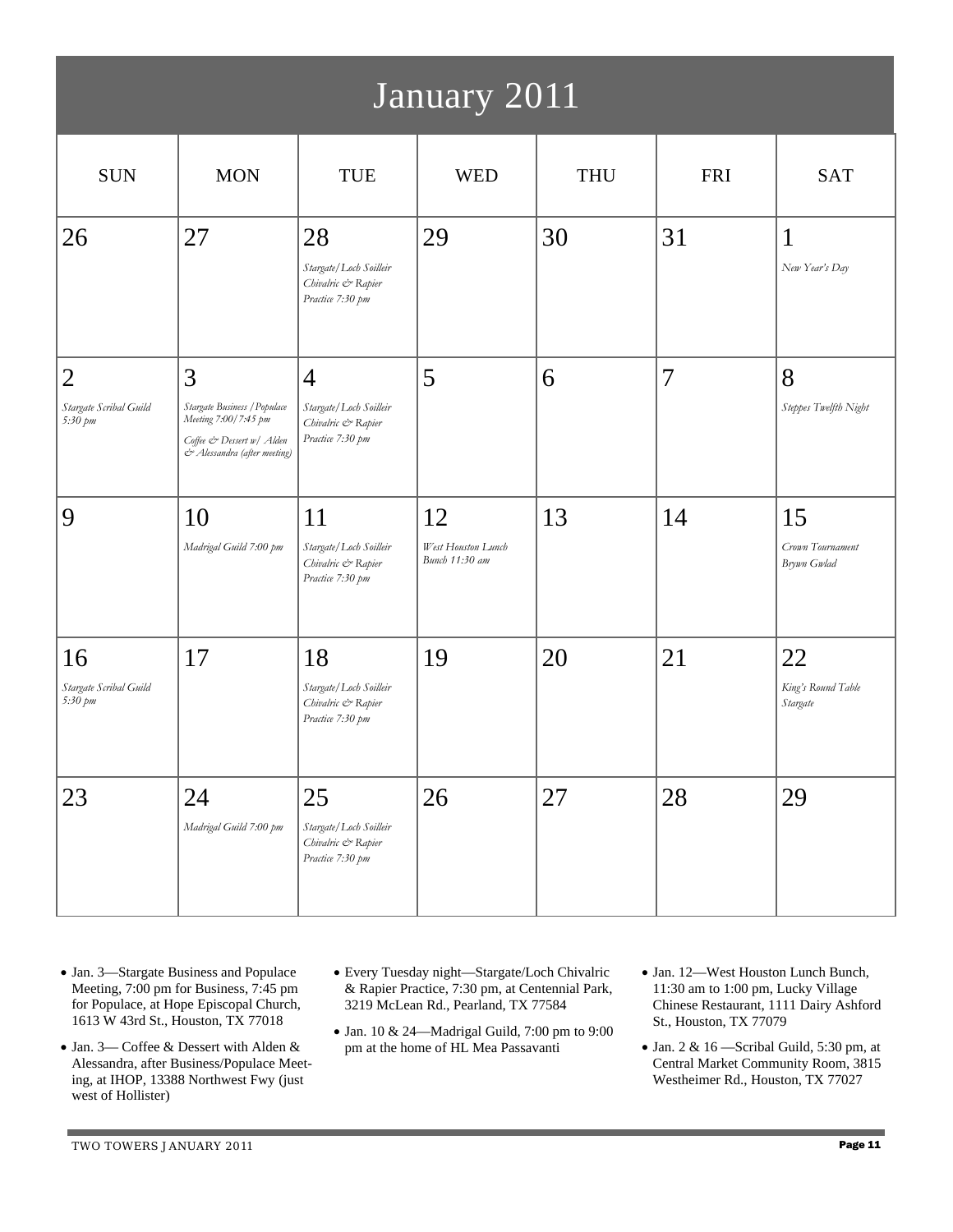

## **Newcomer's Meetings**

Newcomer's meetings provide information on local activities, how the SCA functions and what you can do to participate in the fun. To get more information and meeting dates, contact Stargate's Hospitaler, Lady Ciarnat of Firethorn, at 281-693-6441 or send an email to hospitalier AT stargate DOT ansteorra DOT org.

## **Business & Populace Meeting**

The Business meeting is the first Monday of each month from 7:00 - 7:45 pm. The meeting is open to the populace. It is followed immediately by the Populace meeting from 7:45 - 9:00 pm. Both meetings are held at Hope Episcopal Church (formally St. Michael's Episcopal Church) at 1613 W. 43rd Street, Houston, TX 77018. If the first Monday of a month is a public holiday, meetings will be held the second Monday. Garb is optional. For more information contact the Stargate seneschal, HL Alden Drake, at seneschal AT stargate DOT ansteorra DOT org.

## **4th Sunday Arts in the Park—ON HIATUS**

The Stargate 4th Sunday Arts in the Park meets on the fourth Sunday of the month on S. Picnic Lane in Memorial Park, Houston, TX 77007. Bring your current project or work on a baronial project. Our Knight and Rapier Marshals will determine whether to hold a practice at the same time.

### **Stargate/Loch Rapier Practice**

The combined Stargate/Loch Soilleir rapier practice is held every Tuesday from 7:30 pm to 9:00 pm at Centennial Park in Pearland, TX. The address is 3219 McLean Road, Pearland, TX 77584. Please contact the Stargate Rapier Marshal, Don Corvin Fenarro, at 281-658-9412 or kevwilson AT swbell DOT net with any questions.

## **Stargate Armored Combat Practice**

The chivalric fighters from the greater Stargate / Loch Soilleir area have joined the rapier fighters at Centennial Park in Pearland for armored combat practice every Tuesday night from 7:30 pm to 9:00 pm. Loane armor/gear is available upon request. Additional/alternate practice opportunities may be arranged upon request. For more information, please contact the Acting Knight Marshal, Sir Godwin of Edington, at marshal AT stargate DOT ansteorra DOT org.

Also, chivalric fighters are welcome to join the armored combat practice in Gate's Edge on the 1st and 3rd Sundays of each month at 3:00 pm at Meyer Park (7700 Cypresswood Drive, Spring, TX 77379). For more information, please contact the Gate's Edge Knight marshal, Lord Georges le Breton (George Abercrombie) at 504-231-5515 or georgeslebreton AT yahoo DOT com.

## **Youth Rapier Practice**

Please contact the Seneschal, HL Alden Drake, at stargate DOT seneschal AT gmail DOT com for more information.

## Workshops

### **Chivalric armoring**

Tools and armor-making advice available at Vaclav's house on Thursdays, from 8-11 pm. Please call ahead for directions and to be sure we haven't cancelled. Contact Vaclav Namatko (Random) at (713) 686-9883.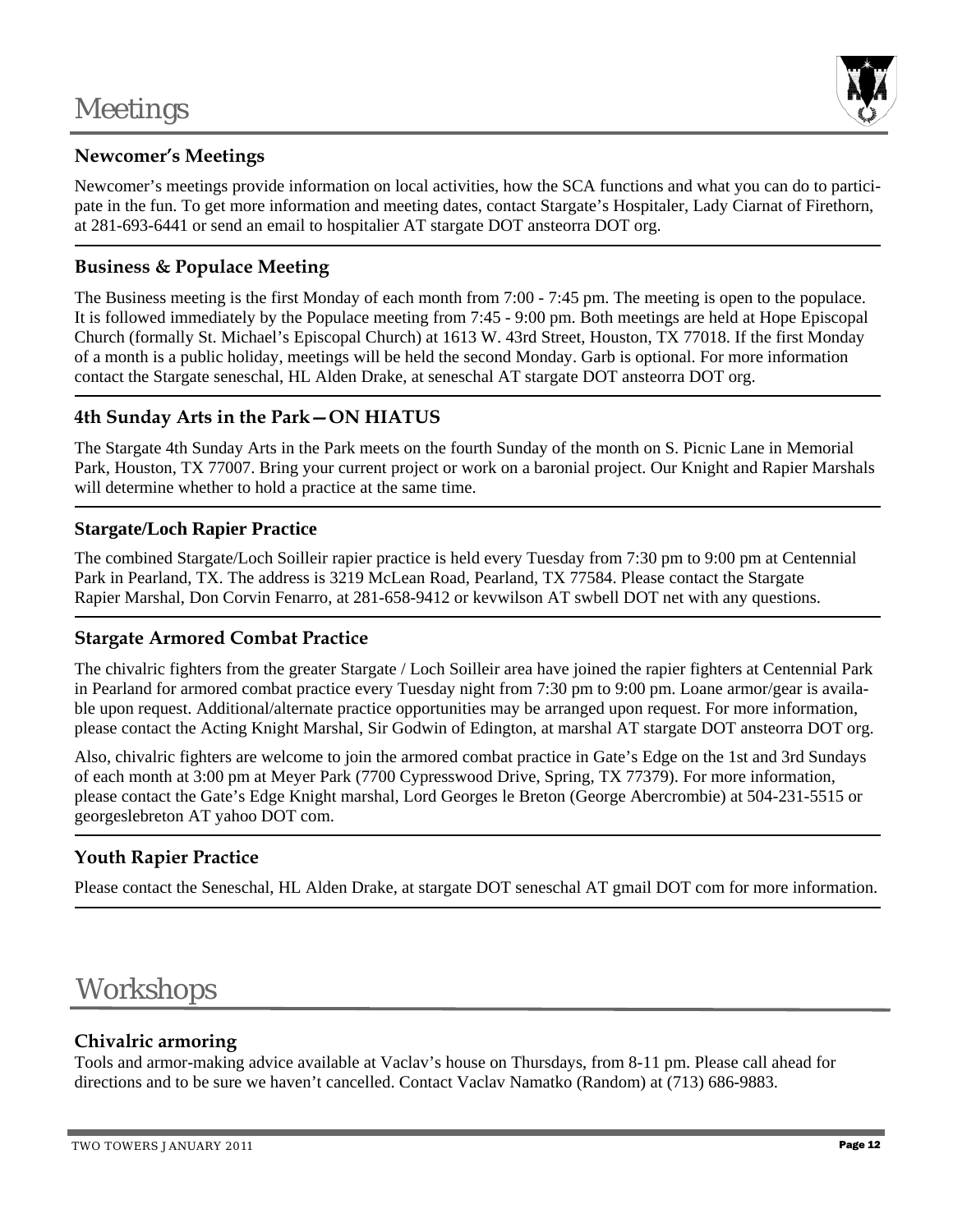

## **Equestrian Guild—ON HIATUS**

The Equestrian Guild is open to all those are interested in learning about the SCA's equestrian games and competitions and the making of garb and gear for riding in events. You do not need to have your own horse, as we have some that we are willing to share. All participants must have closed-toe footwear; heel is suggested but not required. Minors age 10 and up can participate with a parent present, signed waiver, approved helmet, and closed-toe shoes or boots. For more information, please contact the acting Equestrian Marshal, HL Cristyana Lambrecht at coastal AT seneschal DOT ansteorra DOT org.

## **European Dance Guild—ON HIATUS UNTIL FURTHER NOTICE**

The Stargate European Dance Guild is going on hiatus effective immediately due to several uncontrollable factors. Our plan is to reschedule to Wednesday nights from 7:00 pm to 9:00 pm beginning in January, but we must find a new site to make this happen. If you have any suggestions, please contact HL Antonello del Bello at antonello DOT sca AT sbcglobal DOT net. We've already received information on several community centers and a few private establishments and are in the process of exploring those now. Please bear with us as we try to maneuver into a different slot. We will report when things have settled and are back on track. Thank you for being so supportive of the dance community here in Stargate.

## **Bardic Guild— ON HIATUS UNTIL FURTHER NOTICE**

Stargate's Bardic Guild is now on hiatus for the foreseeable future. Those interested in the bardic arts are invited to attend the Madrigal Guild. If you are interested in being notified of any future guild activity, please contact HL Alden Drake at stargate DOT seneschal AT gmail DOT com.

## **Madrigal Guild**

All those interested in madrigal singing are invited to join the Stargate Madrigal Guild. It meets on the 2nd and 4th Mondays of each month from 7:00 pm to 9:00 pm at the home of local bard HL Mea Passavanti, 1425 Waseca, Houston, TX 77055. For more information, join the Stargate-Madrigal Yahoo group and/or contact HL Mea at mea DOT passavanti AT gmail DOT com for more information.

## **Scribes Guild**

The Stargate Scribes Guild members learn the ancient and beautiful arts of calligraphy and illumination, as well as provide a service to the Barony and the Kingdom by creating award scrolls. Usually the guild meets on the 1st and 3rd Sundays of each month from 5:30 pm until 8:00 pm. Location: Central Market Community Room, 3815 Westheimer, Houston, TX 77027 (Westheimer near Weslayan, inside Loop 610). Food and drink is available in the deli; outside food may not be brought in. For further information and to verify dates of meetings, please contact Mistress Hillary Greenslade at 281-855-9447 or hillaryrg AT yahoo DOT com.

## **Stargate Siege Guild**

The Stargate Siege Guild is a new guild in Stargate and is for those interested in the art and science of tossing objects. If you are interested in siege weapons and their use in the SCA, contact Lord Miguel (Mike Meyers) at desweds AT gmail.com.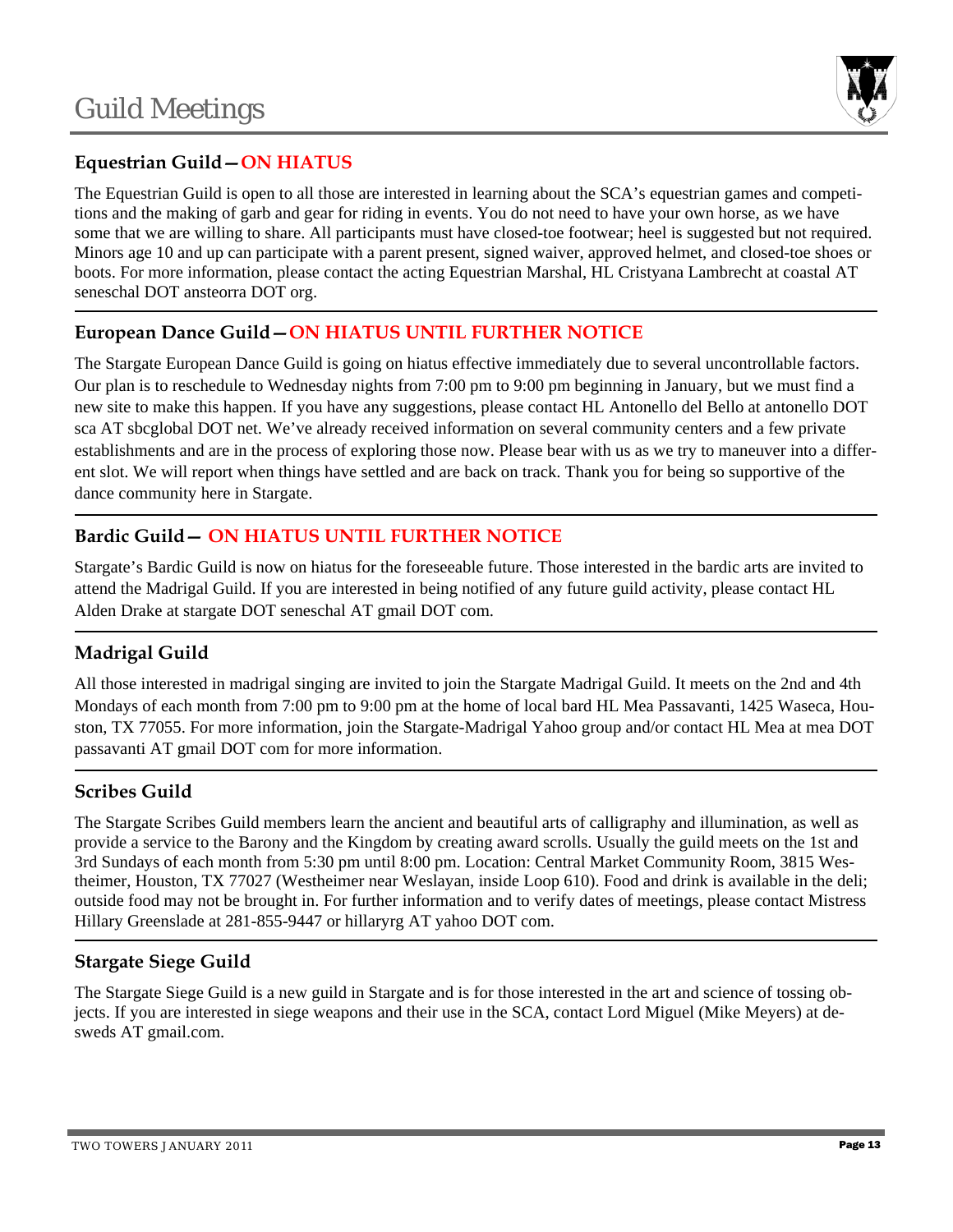

### **Baron and Baroness**

Their Excellencies Master Ihon Vinson MacFergus & Mistress Isabeau Quiquandon John & Terri Hirling 713-896-0026 bandb AT stargate DOT ansteorra DOT org

#### **Seneschal**

HL Alden Drake Paul Haines H: 832-237-7080 C: 713-858-9953 seneschal AT stargate DOT ansteorra DOT org

### **Herald**

Lord Bernard ben Moshe ha Kohen, Sentinal Pursuivant Bernard Rich 713-838-0594 (no calls Sun through Thurs from 7:30-10 PM) herald AT stargate DOT ansteorra DOT org

### **Exchequer—Accepting Applications**

Lady Brenna MacDonald Jennifer Dudley 832-449-6228 exchequer AT stargate DOT ansteorra DOT org

#### **Historian**

Lady Caitilin inghean Ronain ui Chellaigh Katherine C. Watson 713-828-4014 historian AT stargate DOT ansteorra DOT org

#### **Chronicler**

HL Anne Barrington Stephanie Wilson 713-410-6461 chronicler AT stargate DOT ansteorra DOT org

#### **Webminister**

Lady Merewyn de Laugharne Cary L. Dier 713-523-3361 webminister AT stargate DOT ansteorra DOT org

### **Children's Minister—Accepting Applications**

HL Fedelm ni Uldhir 281-856-0118 (no calls after 9pm) moc AT stargate DOT ansteorra DOT org

**Hospitaler** 

HL Ciarnat of Firethorn Kim D. Law 281-693-6441 hospitaler AT stargate DOT ansteorra DOT org

**Castellan**  HE Sir Godwin of Edington David Jurgens castellan AT stargate DOT ansteorra DOT org

### **Minister of Arts & Science**

Lady Isolde die Waeyer Lauren Norman 409-739-5645 moas AT stargate DOT ansteorra DOT org

**Rapier Marshal**  Don Corvin Fenarro Kevin Wilson 281-658-9412 rapier AT stargate DOT ansteorra DOT org

**Youth Rapier Marshal**  *OPEN - Accepting Applications* 

#### **Knight Marshal**

*OPEN - Accepting Applications. Acting Marshal:*  HE Sir Godwin of Edington David Jurgens marshal AT stargate DOT ansteorra DOT org